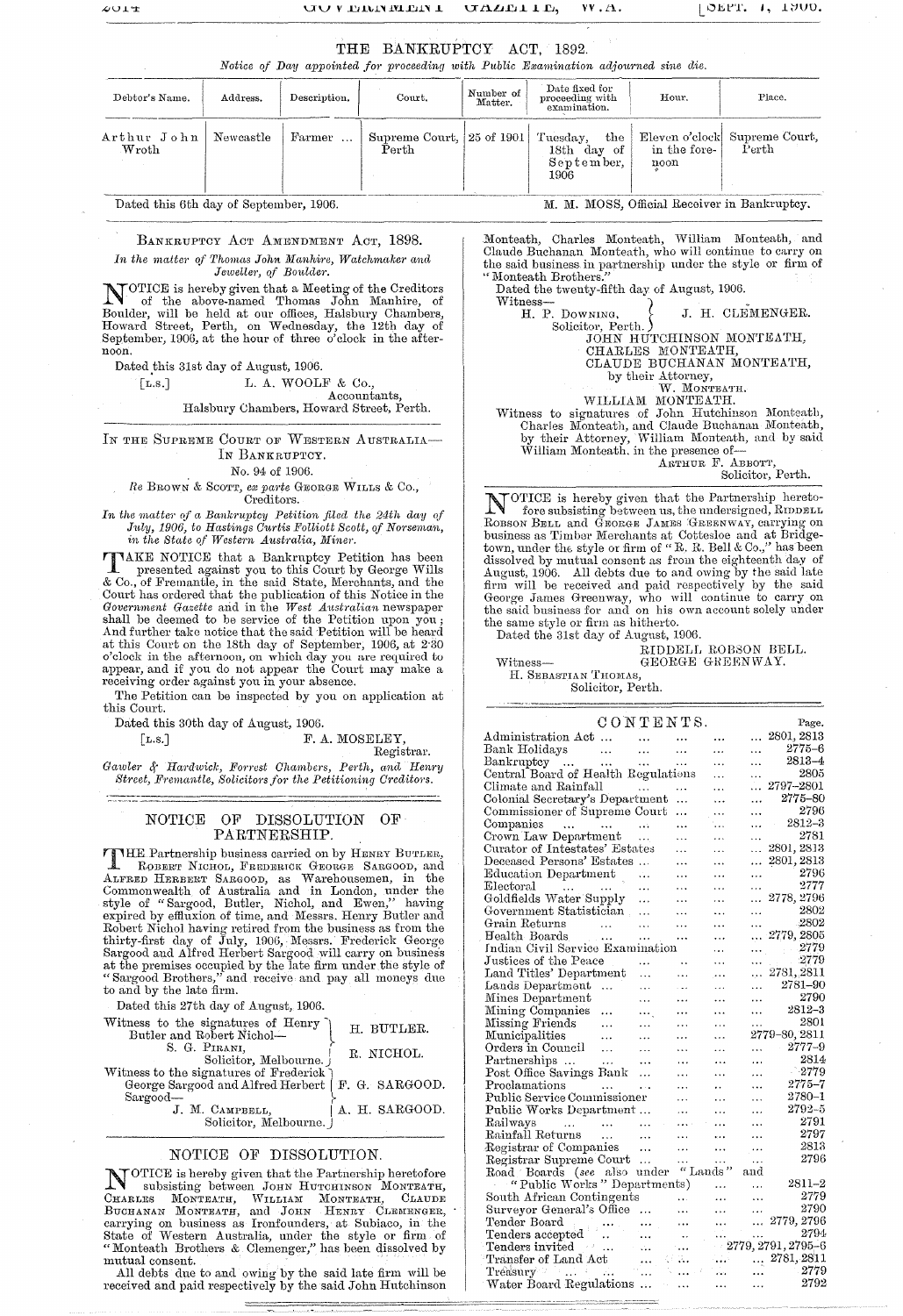

# Government Gazette

# PERTH, FRIDAY, 7 SEPTEMBER 1906 No. 57

© STATE OF WESTERN AUSTRALIA

### **CONTENTS**

Administration Act Bank Holidays Bankruptcy Central Board of Health Regulations Climate and Rainfall Colonial Secretary's Department Commissioner of Supreme Court Companies Crown Law Department Curator of Intestates' Estates Deceased Persons' Estates Education Department Electoral Goldfields Water Supply Government Statistician Grain Returns Health Boards Indian Civil Service Examinations Justices of the Peace Land Titles' Department Lands Department Mines Department Mining Companies Missing Friends Municipalities Orders in Council Partnerships Post Office Savings Bank Proclamations Public Service Commissioner Public Works Department Railways Rainfall Returns Registrar of Companies Registrar Supreme Court Road Boards (see also under ''Lands'' and ''Public Works'' Departments) South African Contingents Surveyor General's Office Tender Board Tenders accepted Tenders invited